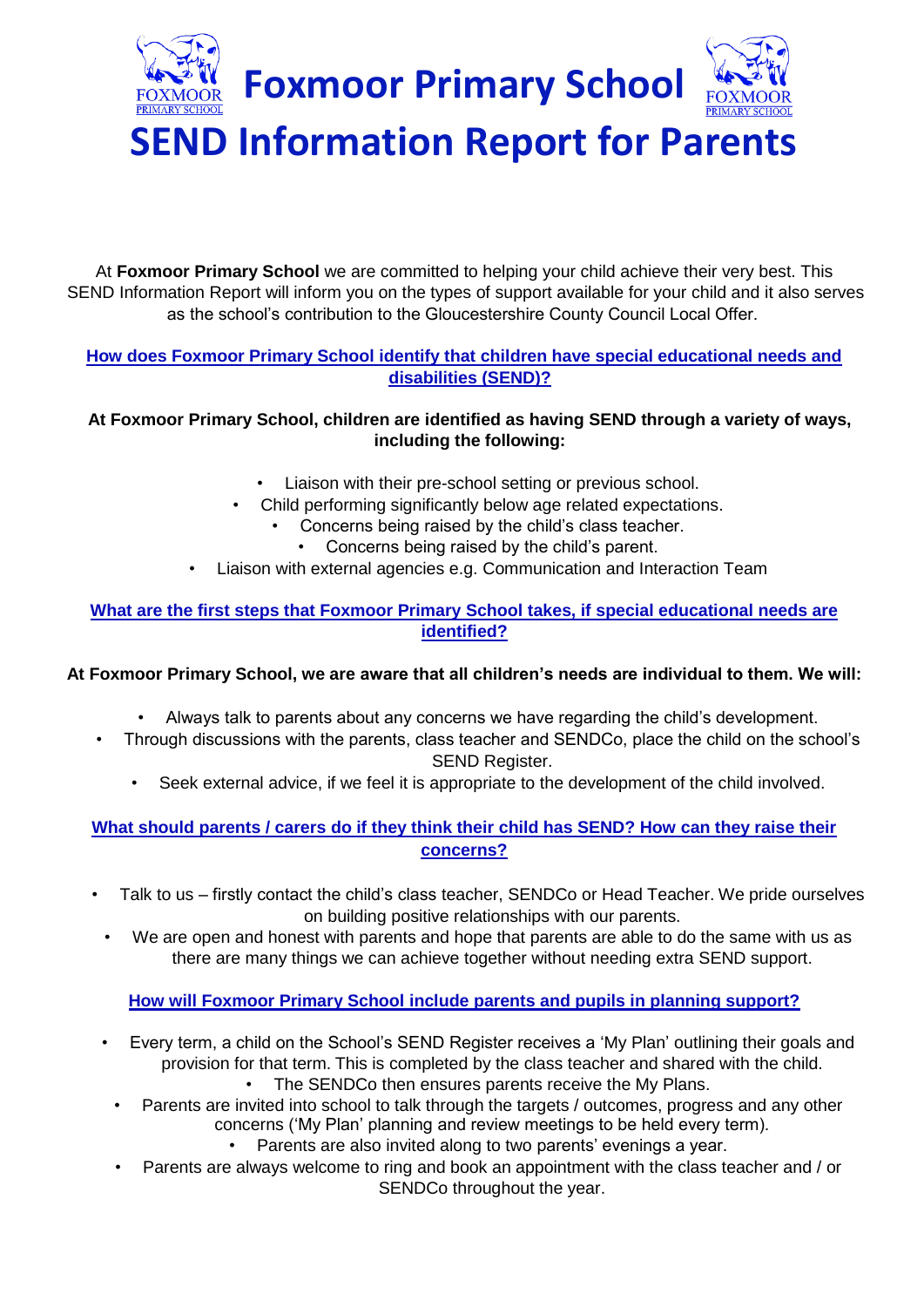A) **For children without an Educational, Health and Social Care Plan (EHCP)**: As outlined in their My Plan: specific needs are identified and worked in in both 1:1 and group situations where appropriate, as well as TA support in all classes.

B) **For children with an EHC Plan:** Provision is made in accordance with the child's needs, as outlined in their EHC Plan and advice gained through the support of outside agencies; 1:1 and small group work where appropriate.

C) **How does the school plan the support? How are the school's resources allocated and matched to needs?** Through assessment of needs. Money is allocated through the SEND Budget which is used to pay for TA support in classes and additional resources where required.

D) **How is the decision made about the support your child will receive?** Through discussion with the class teacher, teaching assistants and the SENDCo. Through liaising with parents, either through 'My Plan' provision or face to face meetings. Please follow this link to find more information about what Gloucestershire Schools are expected to provide from their budget. <http://www.glosfamiliesdirectory.org.uk/kb5/gloucs/glosfamilies/localoffer.page>

E) **How will progress towards identified outcomes and effectiveness of the school's SEND provision be assessed and reviewed by the school and how will the school involve the parents and children in this process?** 'My Plans' are reviewed termly by way of a meeting with parents (and the child) and copies are given to the parents to show the provision that is in place.

## **Who will be working with your child?**

- The school's SENDCo oversees all support and progress of any child requiring additional support across the school.
- The class teacher will oversee, plan and work with each child with SEND in their class to ensure that progress is being made.
- There may be a teaching assistant working with your child either individually or as part of a group.
- Outside agencies may also work with your child e.g. Speech and Language Therapist, Educational Psychology Service and Advisory Teaching Service etc.

**How does Foxmoor Primary School ensure that the information about a child's 'My Plan' or 'EHCP' is shared and understood by teachers and all relevant staff who come into contact with that child?**

- The SENDCo liaises with the class teacher and other members of staff working with the child.
	- All relevant staff are given copies of the child's 'My Plan' or 'EHC Plans' as well as copies of all outside agency reports.
		- The class teachers are responsible for completing the child's 'My Plan'.
- In each classroom, there is a locked filing cabinet which holds the 'SEND records' of all children with SEND in that class. Inside their folders, are copies of all SEND related paperwork, related to individuals on the SEND Register.
	- Teachers, parents and other members of staff are able to meet regularly with the SENDCo to discuss individual children's progress.

## **What role will the child's teacher play?**

- The class teacher is responsible for the child's education planning, delivering lessons and assessing progress.
	- They are responsible for writing and reviewing 'My Plans'.
	- The teacher will liaise closely with the SENDCo, teaching assistants, parents and outside agencies.

**What expertise does Foxmoor Primary School have in relation to SEND?**

- SENDCo holding the National Award for SENCOs.
	- SENDCo is a qualified teacher.
- Fully qualified and trained teachers (relevant to SEND where appropriate).
	- Experienced teaching assistants who support all children.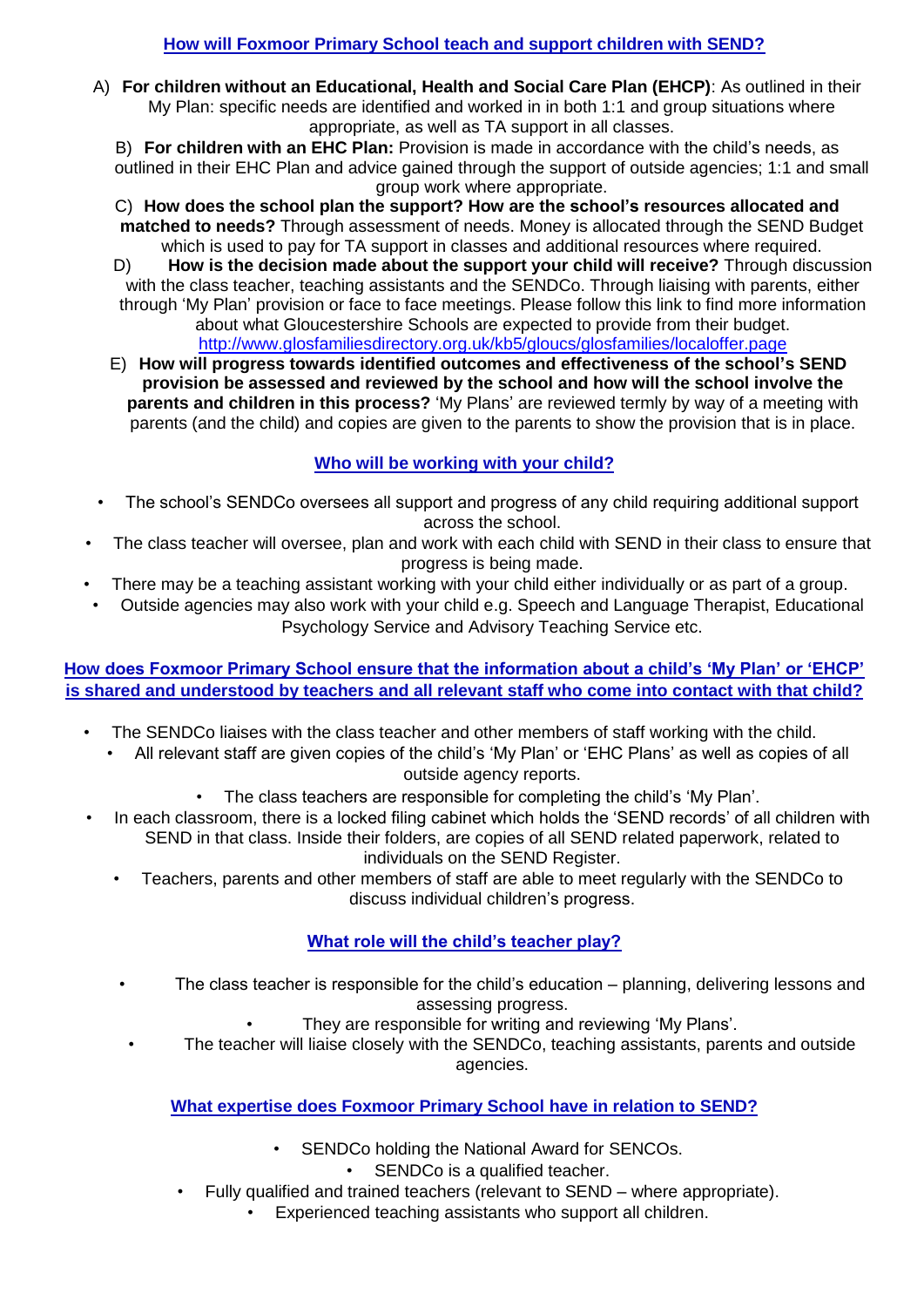• Staff have experience of hearing impairment, speech and language difficulties, autistic spectrum disorder, moderate learning difficulties, cerebral palsy, ADHD, dyslexia and dyspraxia.

#### **What teaching strategies does Foxmoor Primary School use for children with learning difficulties?**

#### **Specific Learning Difficulties:**

Includes: small group focused teaching; over-learning and reinforcement work; regular reading; kinesthetic approaches; coloured overlays if appropriate; fizzy group work or speed up – if appropriate; differentiated curriculum.

#### **Autistic Spectrum Disorder:**

Includes: visual timetables and resources; use of Communicate in Print; social stories; social skills groups – if appropriate; advice from Communication and Interaction team; differentiated curriculum.

#### **Hearing Impairment:**

Visual clues if necessary; appropriate seating, use of microphone (for HI children).

#### **Visual Impairment:**

Appropriate seating and lighting; appropriate enlargement of texts.

#### **Speech and Language Difficulties:**

Speech and language skills groups under the guidance of a Speech and Language Therapist; modelling the appropriate sounds; Language for Thinking, use of Smartbox Software.

**What other services does Foxmoor Primary School use to provide for and support our pupils?**

Health, Social Services, Local Authority Advisory Teachers, Educational Psychologists, Family Support Officers and an Early Help Coordinator.

#### **How does Foxmoor Primary School provide support to improve the emotional and social developments of the SEND pupils?**

- Administration of medicines policy in place with forms for parents to complete if they wish their child to be administered with medicine in school time.
	- There are qualified first aid staff on site at all times.
	- Variety of after school and lunch time clubs available to all children**.**
		- PSHE and mindfulness lessons.
	- Day trips and residential trips with risk assessments always carried out prior to visit.
		- Safe use of the Internet.
		- Emotional wellbeing sessions e.g. Thrive Programme.
			- Involvement in the 'Children's Health Project'.

#### **What extra pastoral support does Foxmoor Primary School offer and what pastoral support arrangements are in place to listen to pupils with SEND? What measures are in place in school to prevent bullying?**

- There is a clear Anti-Bullying Policy in place.
- Pupils have a good relationship with staff and support staff who work closely with them, and are encouraged to talk to them over any issues worrying them.
	- Emotional wellbeing sessions e.g. Thrive Programme.
		- Involvement in the 'Children's Health Project'.

#### **What access do Foxmoor School's SEND pupils have to facilities and extra-curricular activities available to all children?**

We believe in an inclusive school approach. All children are entitled and given the opportunity to participate in any extra-curricular activity.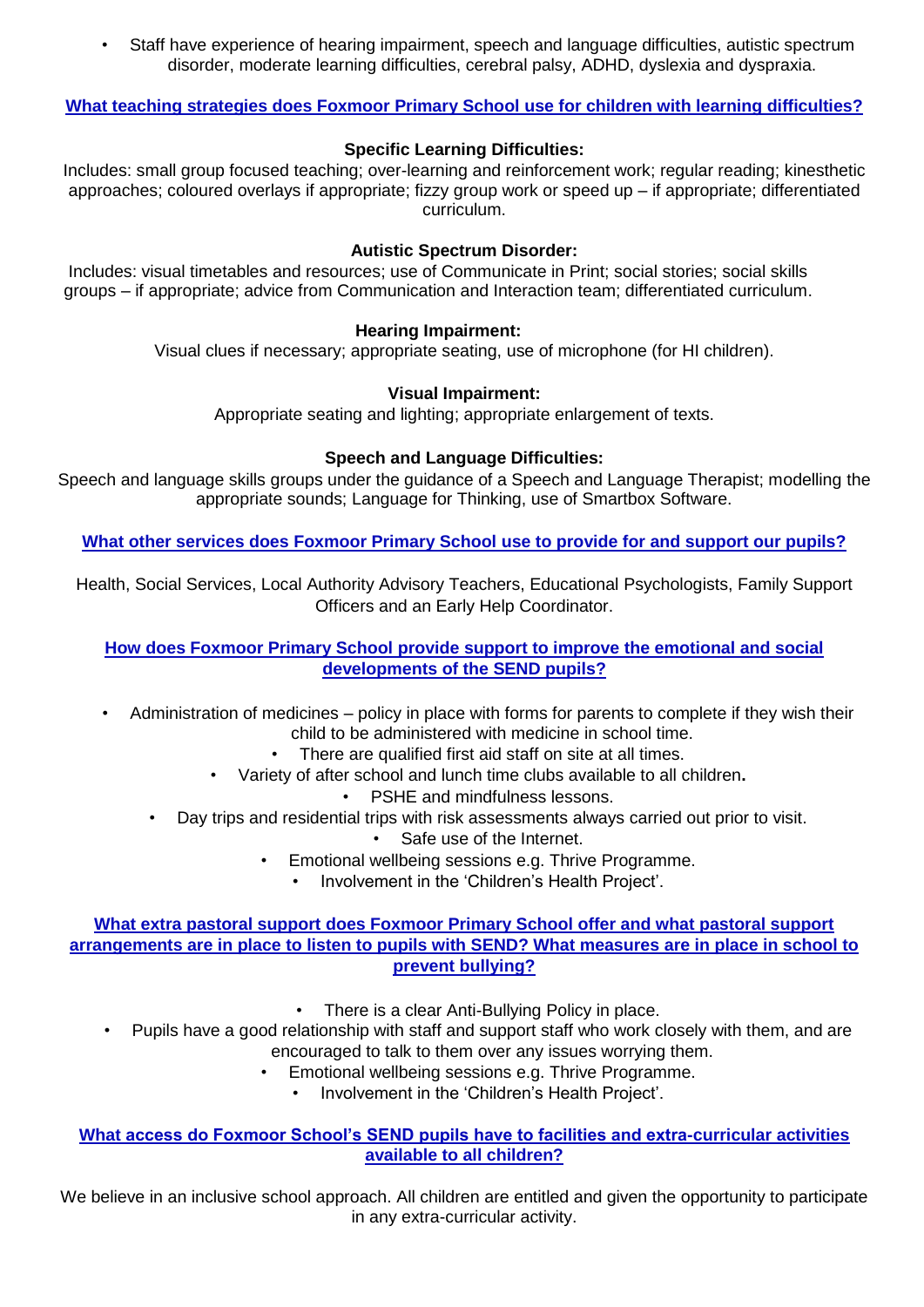## **Who will explain and discuss the child with parents / carers?**

The teacher will always be the initial point of contact with the parent / carer.

## **How will parents / carers know how well their child is doing?**

- Termly 'My Plan' sent home.
- 'My Plan' review meetings'.
	- Parents' evenings.
		- School reports.
- Regular conversations with the class teacher / SENDCo / head teacher.

## **How does the school measure outcomes?**

- Through analysis of continuous assessment / data.
- Annotation of children's 'My Plans' regularly / termly.

## **When and at what interval will this happen?**

- 4 x 'My Plan' (review) meetings.
	- 2x parents' evenings.
	- Annual school report.
- As and when needed on an individual basis.

## **Who will explain and discuss this with young people?**

- Class teacher.
	- SENDCo.
- Parents / Carers.

**How will Foxmoor Primary School involve young people with SEND in their education?** 

• Through discussing goals and outcomes with the child.

- Involving children in 'My Plan' review meetings / discussions at an appropriate level according to their age and ability to understand.
	- Giving the children the opportunity to provide comments for EHCP annual reviews.
		- Involving children in the writing of 'My Profiles' / 'My Journeys'.

**What accredited and non-accredited courses do we offer young people with SEND?**

- Y5 Cycling Proficiency
	- Foxmoor First Aid

• Foxmoor Young Sports Leader

#### **How do Foxmoor Primary School assess and evaluate the provision we have arranged for your child?**

- The class teacher reviews the effectiveness of the provision in place, who then plans for the child in accordance with the outcomes and progress met.
	- The SENDCo will liaise with the class teacher and also with teaching assistants running interventions.
		- 'My Plans' are reviewed, adapted and new goals / outcomes are set, as required.

**How do Foxmoor Primary School prepare our welcome and support SEND pupils and how do we arrange and support a transfer to another school?**

## **How do we prepare our pupils for adult life?**

• By teaching children life skills from the start of their education with us.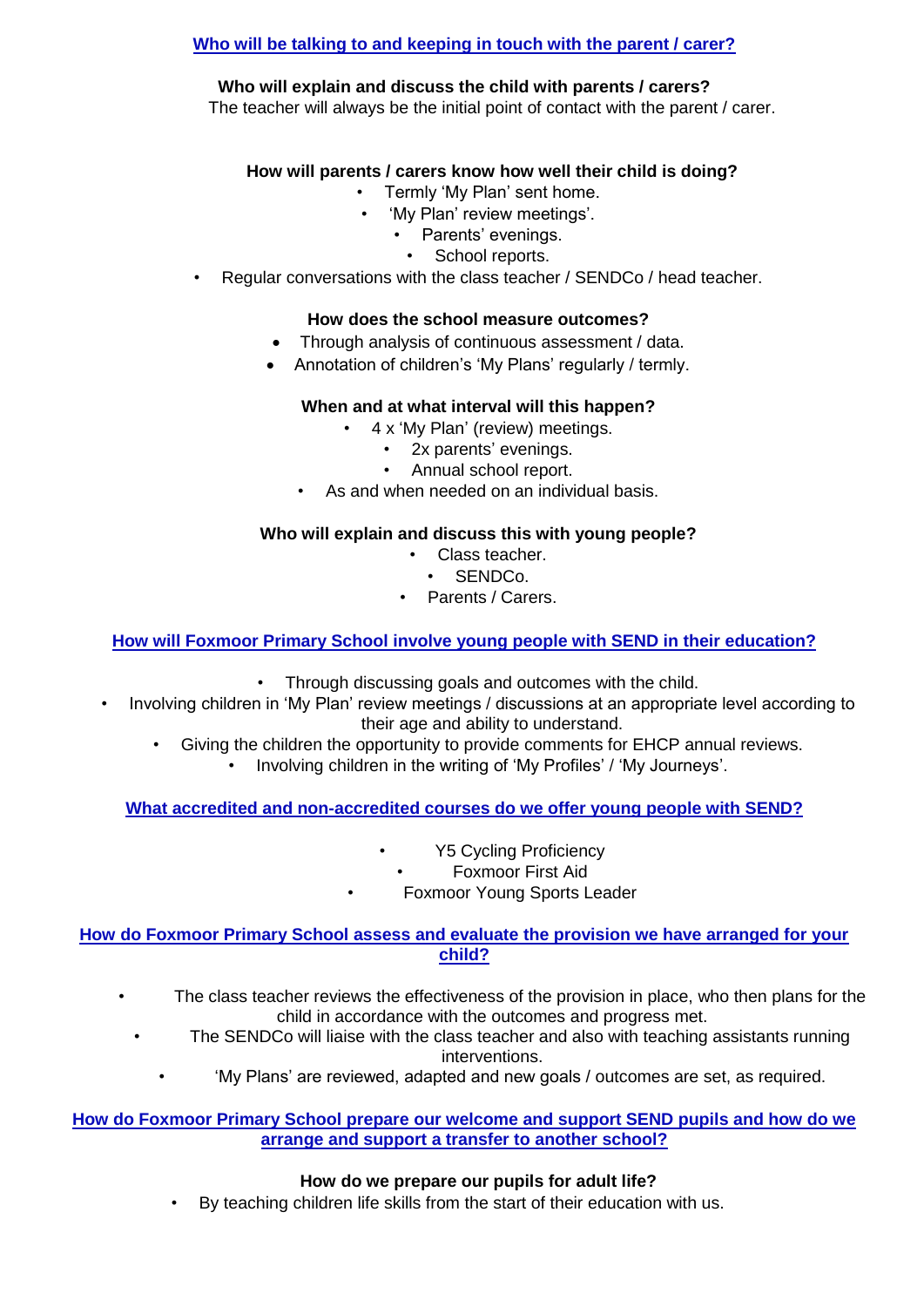### **What special arrangements are made for exams?**

• This is made in accordance to guidelines set out in 'Access and Arrangements'.

## **What resources and equipment do we provide for children with SEND?**

• This will always be decided on an individual basis based on the child's needs.

#### **What arrangements are in place with other schools/educational providers when the pupils transfer?**

- SENDCo visits pre-school settings and assists with transition.
- SENDCos / staff from secondary schools are invited along to Y6 EHC Plan annual reviews.
	- SEND information is given / sent to all receiving secondary schools.
	- Regular communication between SENDCos (especially secondary transition).

## **How accessible is the school to pupils with SEND?**

• The school is wheelchair accessible with sloped access to the side of the school and a disabled toilet.

## **Where can you find Foxmoor Primary School's SEND policy?**

The school's SEND Policy is published on the school's website. A copy can also be obtained from the school office.

**What role do the governors have? What does the school's SEND governor do?**

- We have a designated SEND governor who keeps up to date with current issues.
	- The SEND Governor meets regularly with the school's SENDCo.
		- The SEND Governor reports regularly to governors.

## **What to do if you have any questions or concerns:**

• Contact the school office and ask to speak to your child's class teacher. Make an appointment to speak to the SENDCo and / or head teacher.

**How can parents / carers arrange a visit to Foxmoor Primary School?**

Ask at the school office or call the office on 01453 757251 to make an appointment.

**Who can you contact for more information?**

Class teacher. SENDCo. Head teacher.

**Last Updated:** May 2022 **Renewal Date:** May 2023

H M Beale

**Miss Hannah Beale SENDCo Foxmoor Primary School**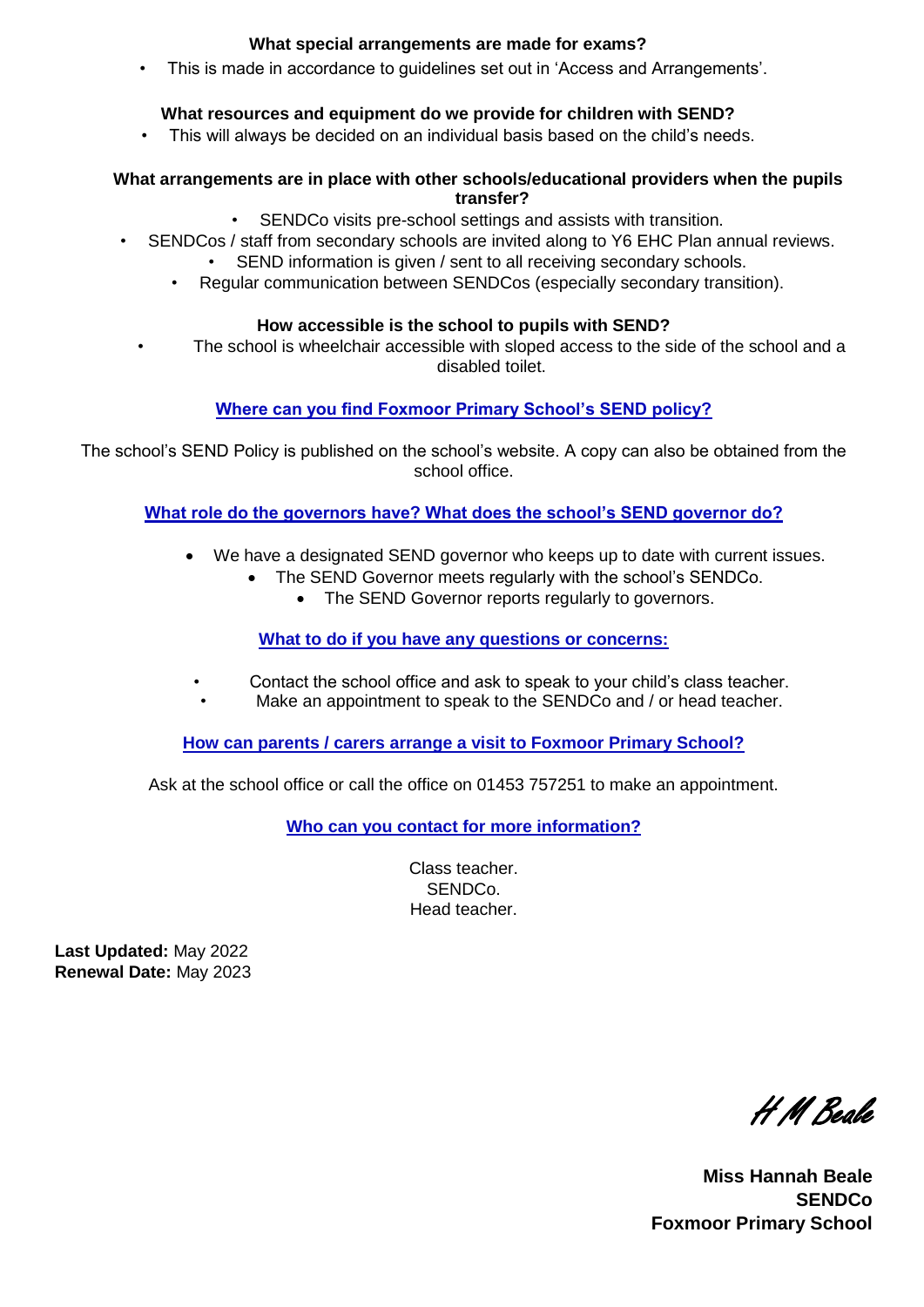# **Foxmoor Primary School Provision Overview Grid of Support**

Foxmoor Primary School makes available the provision listed in this table using its delegated budget and at the 'SEND Support' stage of the SEND Code of Practice 2015. We are expected to provide additional SEND support totalling up to £6000 per year, which is in addition to universal provision available to all, for pupils. Pupils requiring support which exceeds £6000 are classed as 'high needs' pupils and top up funding may be available to meet identified educational needs if an Education Health and Care Plan is in place.

## **Wave 1**

Describes inclusive quality first teaching which takes into account the learning needs of all learners. This universal provision includes teachers providing differentiated work and creating an inclusive environment. Learners whose needs can be met through Wave 1 intervention alone need not be identified as having SEND, the SENDCo is unlikely to be involved and it is likely that no additional cost is incurred. The class teacher may maintain some form of 'One Page Profile' for learners in this group so that there is an understanding of the adaptations that are required.

| <b>Cognition and</b><br>Learning                                                                                                                                                                                                                                                                                                                                                               | <b>Communication and</b><br><b>Interaction</b>                                                                                                                                                                                                                                                                      | <b>Social, Emotional</b><br>and Mental Health                                                                                      | <b>Sensory and</b><br><b>Physical</b>                                 |
|------------------------------------------------------------------------------------------------------------------------------------------------------------------------------------------------------------------------------------------------------------------------------------------------------------------------------------------------------------------------------------------------|---------------------------------------------------------------------------------------------------------------------------------------------------------------------------------------------------------------------------------------------------------------------------------------------------------------------|------------------------------------------------------------------------------------------------------------------------------------|-----------------------------------------------------------------------|
| <b>Differentiated</b><br>curriculum planning,<br>activities, delivery and<br>outcome<br>Use of visual aids<br><b>Visual timetables</b><br>Use of ICT and access<br>to word processor<br>(computers, laptops)<br>Use of spellcheckers,<br>dictionaries and<br>thesauruses<br>Use of writing frames<br>In class support from a<br>teaching assistant<br>Focused group work<br>with class teacher | Differentiated curriculum<br>planning, activities and<br>outcome e.g. simplified<br>language<br>Increased use of visual<br>aids / modelling etc<br><b>Visual timetables</b><br>Use of symbols<br>Structured school and<br>class routines<br>Use of risk<br>assessments where<br>necessary<br>Use of 'Talk Partners' | Whole school<br>behaviour policy<br>Whole school / class<br>rules<br>Class reward and<br>sanctions systems<br>'Circle Time' / PSHE | Differentiated work<br>Access to ICT<br>Pencil grips<br>Sloping board |
|                                                                                                                                                                                                                                                                                                                                                                                                |                                                                                                                                                                                                                                                                                                                     |                                                                                                                                    |                                                                       |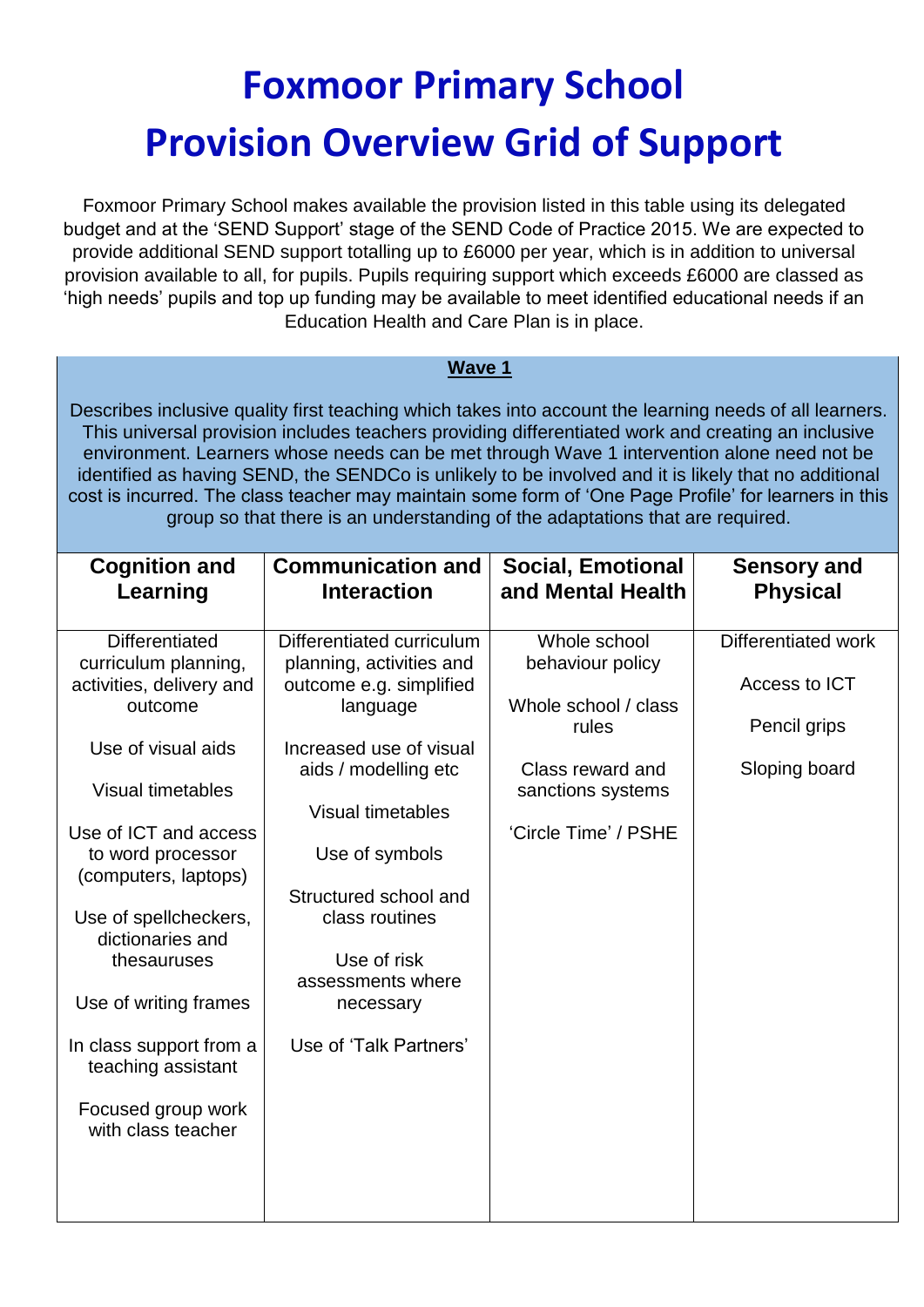## **Wave 2**

Describes specific, targeted, additional and time-limited interventions and support provided for some children who need help to make expected progress. Wave 2 interventions are often targeted at a group of pupils with similar needs and are not primarily SEND interventions, although some children will be identified as having SEND. A Wave 2 response might include shared TA support in or out of the classroom and would be provided in addition to Wave 1 support. Learners receiving this level of intervention may be subject to a 'My Plan'.

| <b>Cognition and</b><br>Learning                                                                                                                                                                                                                                                                                            | <b>Communication</b><br>and Interaction                                                                                                                                                                                                                                                             | <b>Social, Emotional</b><br>and Mental<br><b>Health</b>                                                                                                                                                                                                                        | <b>Sensory and</b><br><b>Physical</b>                                                                                                                                                                            |
|-----------------------------------------------------------------------------------------------------------------------------------------------------------------------------------------------------------------------------------------------------------------------------------------------------------------------------|-----------------------------------------------------------------------------------------------------------------------------------------------------------------------------------------------------------------------------------------------------------------------------------------------------|--------------------------------------------------------------------------------------------------------------------------------------------------------------------------------------------------------------------------------------------------------------------------------|------------------------------------------------------------------------------------------------------------------------------------------------------------------------------------------------------------------|
| Individual reading with<br>TA/CT<br>Small group catch up<br>for writing, reading and<br>spellings<br>Handwriting<br>programme / practice<br>Fresh Start' spelling<br>programme<br>'Rainbow Wall' Maths<br>Phonics practice<br>(programme)<br>Outside agency<br>involvement e.g.<br>Educational<br><b>Psychology Service</b> | Speech and language<br>group or 1:1 follow up<br>sessions with TA<br>Additional use of ICT<br>e.g. Communicate In<br>Print<br>PSHE / SEAL groups<br>Use of social stories<br>Outside agency<br>involvement e.g.<br><b>Educational Psychology</b><br>Service and Advisory<br><b>Teaching Service</b> | <b>SEAL groups</b><br>Lunchtime support<br>groups<br>Use of social stories<br>'Thrive' programme<br>Emotional coaching<br>groups<br>TIC+ Counselling<br>Outside agency<br>involvement e.g.<br><b>Educational Psychology</b><br>Service and Advisory<br><b>Teaching Service</b> | Handwriting<br>programme<br>'Fizzy' motor skills<br>programme<br>Use of social stories<br>Outside agency<br>involvement e.g.<br><b>Educational Psychology</b><br>Service and Advisory<br><b>Teaching Service</b> |
|                                                                                                                                                                                                                                                                                                                             |                                                                                                                                                                                                                                                                                                     |                                                                                                                                                                                                                                                                                |                                                                                                                                                                                                                  |